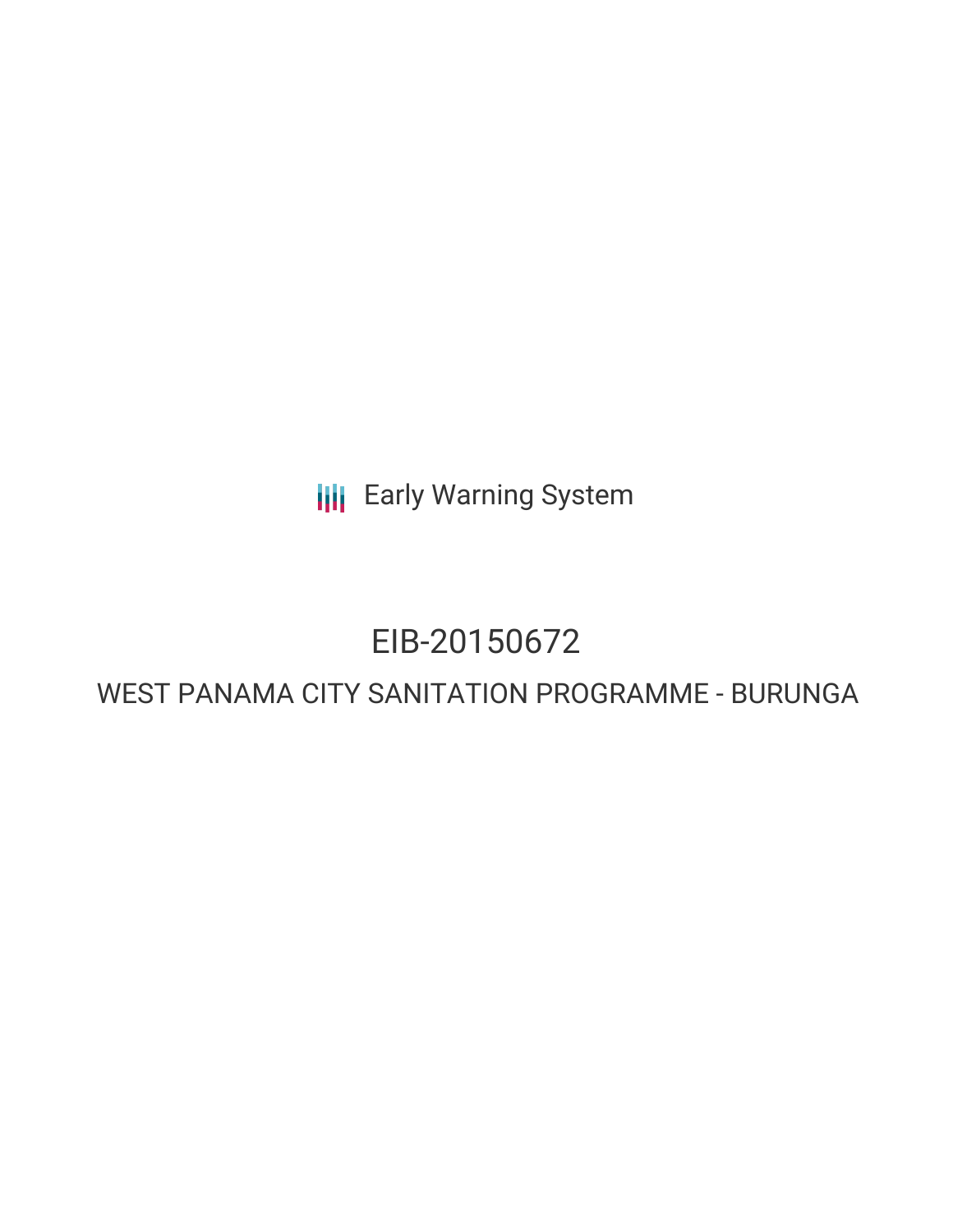

#### **Quick Facts**

| <b>Countries</b>               | Panama                         |
|--------------------------------|--------------------------------|
| <b>Specific Location</b>       | West Panama                    |
| <b>Financial Institutions</b>  | European Investment Bank (EIB) |
| <b>Status</b>                  | Approved                       |
| <b>Bank Risk Rating</b>        | U                              |
| <b>Voting Date</b>             | 2017-03-10                     |
| <b>Borrower</b>                | MINISTERIO DE SALUD            |
| <b>Sectors</b>                 | Water and Sanitation           |
| <b>Investment Type(s)</b>      | Loan                           |
| <b>Investment Amount (USD)</b> | \$50.00 million                |
| <b>Project Cost (USD)</b>      | \$369.00 million               |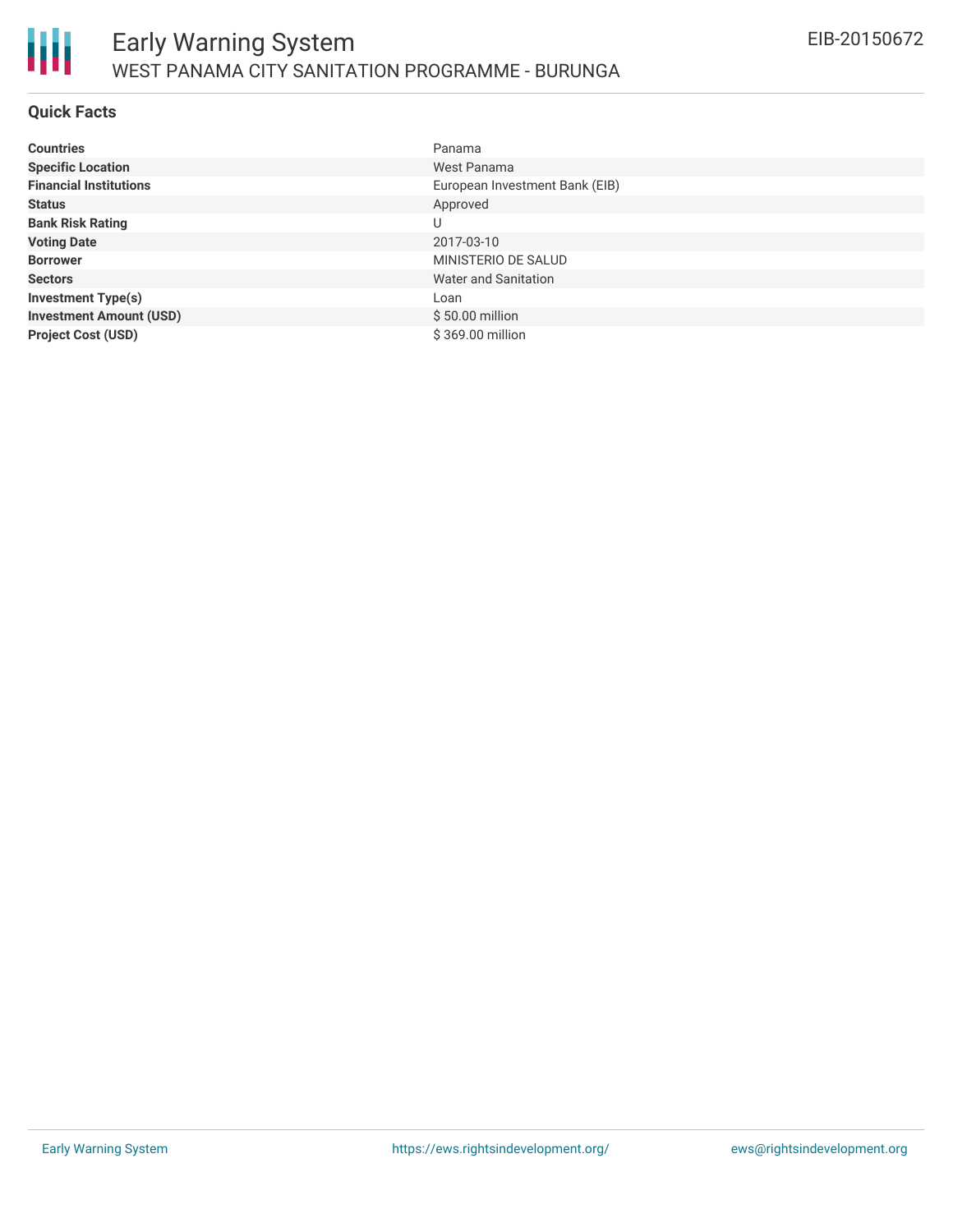

# **Project Description**

The proposed operation supports the West Panama Sanitation Programme. It aims at extending sanitation services beyond the Panama Metropolitan area to the neighbouring province of West Panama on the western side of the Canal. The EIB loan will finance the first component of the programme: design and construction of collectors and sewerage networks, including domestic connections, in Burunga (ArraijAAn District).

The programme aims to contribute to the Panama Government's efforts to improve pollution abatement and the country's environmental sustainability. It will benefit an estimated population of 62 000 people and will avoid the discharge of 28 500 m3 per day of untreated wastewater into the environment. The EIB states that it will also indirectly have a positive economic impact due to its proximity to the metropolitan area of Panama. The project is in line with the EIB Water Sector Lending Policy and is eligible for financing under the EIB Climate Action and Environment Facility (CAEF) as it contributes to environmental sustainability through pollution abatement, to underpin sustainable growth in the region.

The project will significantly reduce direct wastewater discharges into water bodies, thus contributing to improving public health and environmental conditions in the beneficiary area. The project's compliance with environmental and social principles of the EU, the EIB and the other IFIs, together with the applicable national environmental legislation and issues related to adaptation to climate change will be verified during the appraisal.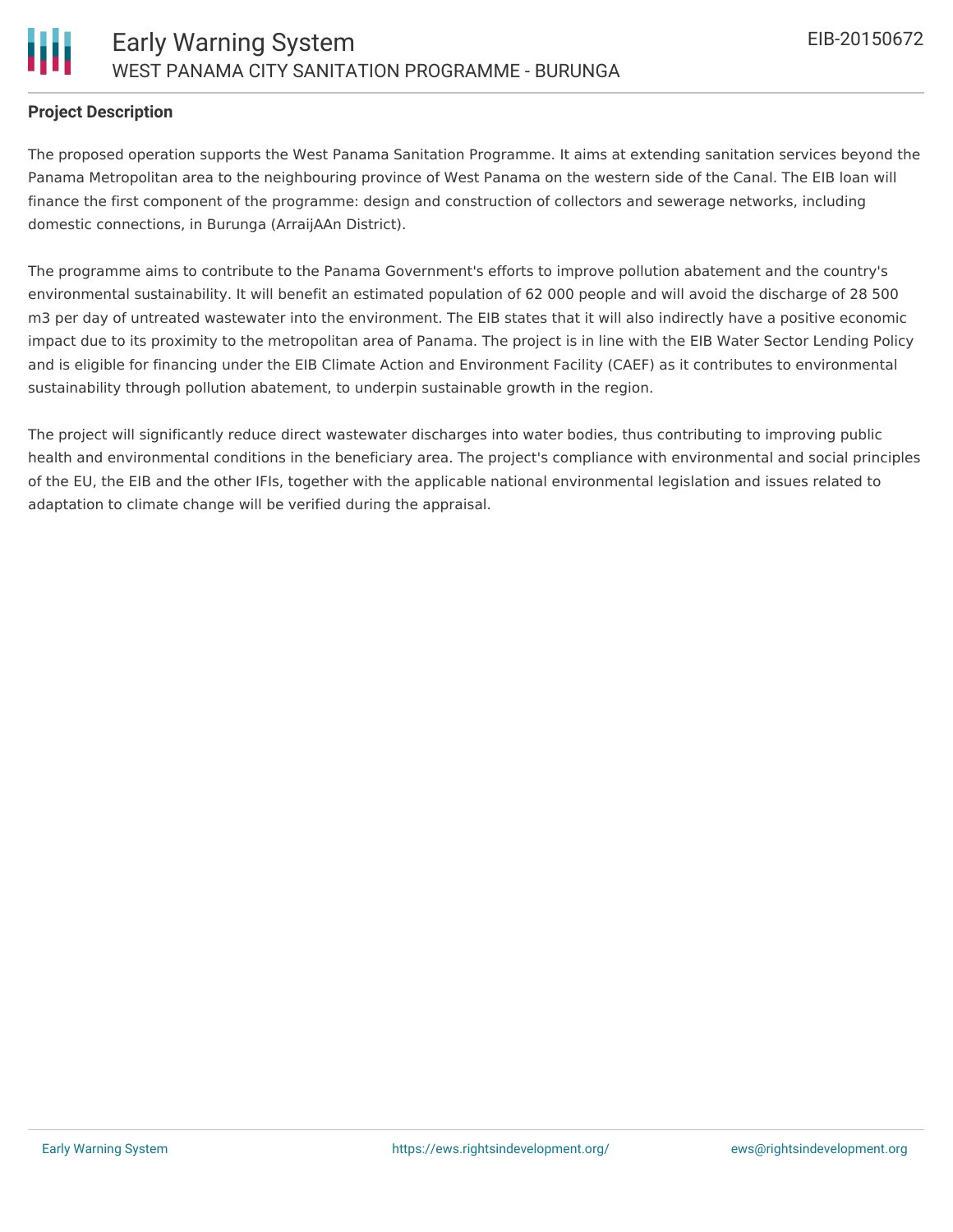#### **Investment Description**

European Investment Bank (EIB)

The EIB's loan of EUR 46 million (USD 50 million) will finance part of the programme, the rest of the programme will be financed by the World Bank as the leading international financial institution, the Latin American Development Bank and the Government of Panama.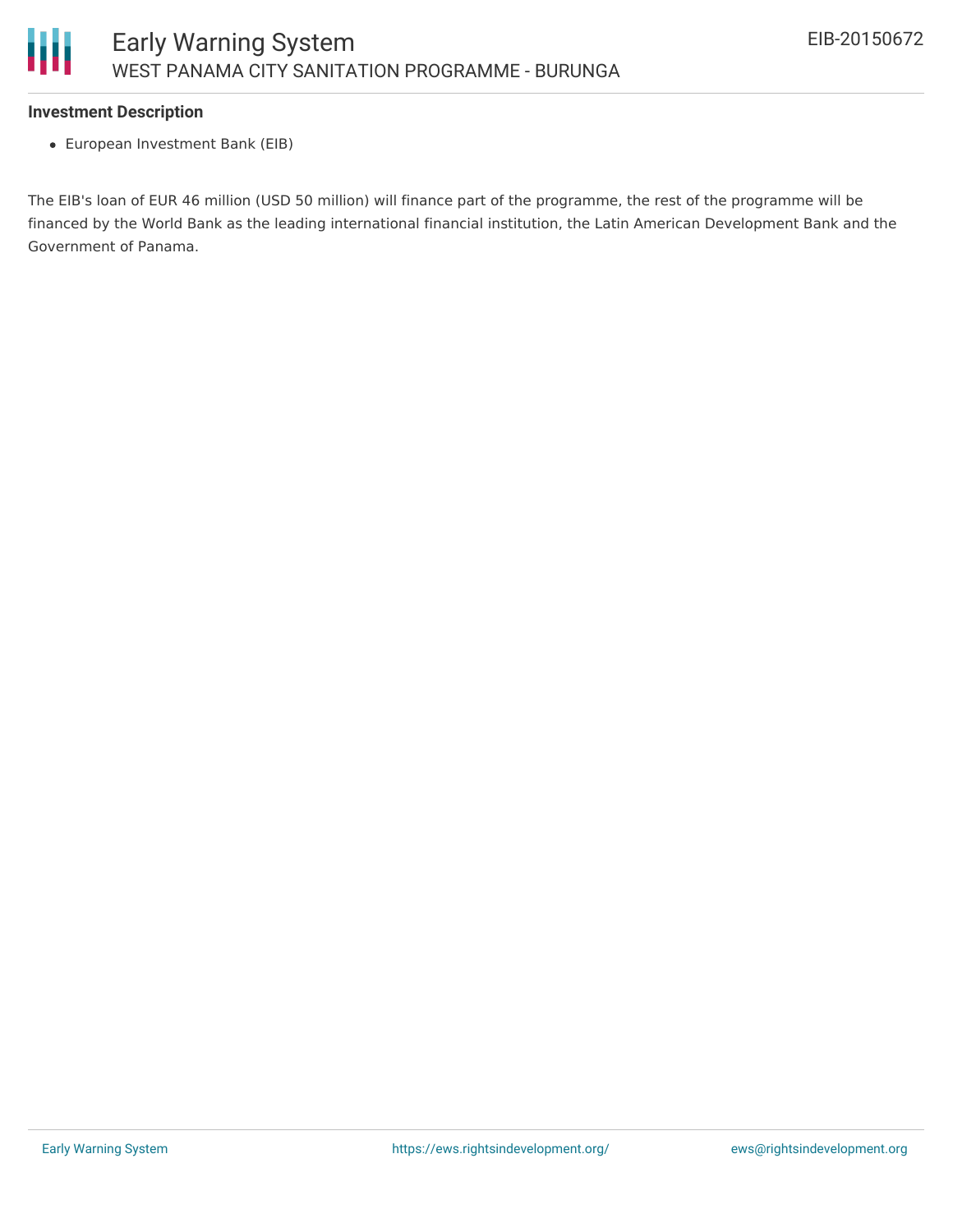# **Contact Information**

#### ACCOUNTABILITY MECHANISM OF EIB

The EIB Complaints Mechanism is designed to facilitate and handle complaints against the EIB by individuals, organizations or corporations affected by EIB activities. When exercising the right to lodge a complaint against the EIB, any member of the public has access to a two-tier procedure, one internal - the Complaints Mechanism Office - and one external - the European Ombudsman. A complaint can be lodged via a written communication addressed to the Secretary General of the EIB, via email to the dedicated email address complaints@eib.org, by completing the online complaint form available at the following address: http://www.eib.org/complaints/form, via fax or delivered directly to the EIB Complaints Mechanism Division, any EIB local representation office or any EIB staff. For further details, check: http://www.eib.org/attachments/strategies/complaints\_mechanism\_policy\_en.pdf

When dissatisfied with a complaint to the EIB Complaints Mechanism, citizens can then turn towards the European Ombudsman. A memorandum of Understanding has been signed between the EIB and the European Ombudsman establishes that citizens (even outside of the EU if the Ombudsman finds their complaint justified) can turn towards the Ombudsman on issues related to 'maladministration' by the EIB. Note that before going to the Ombudsman, an attempt must be made to resolve the case by contacting the EIB. In addition, the complaint must be made within two years of the date when the facts on which your complaint is based became known to you. You can write to the Ombudsman in any of the languages of the European Union. Additional details, including filing requirements and complaint forms, are available at: http://www.ombudsman.europa.eu/atyourservice/interactiveguide.faces